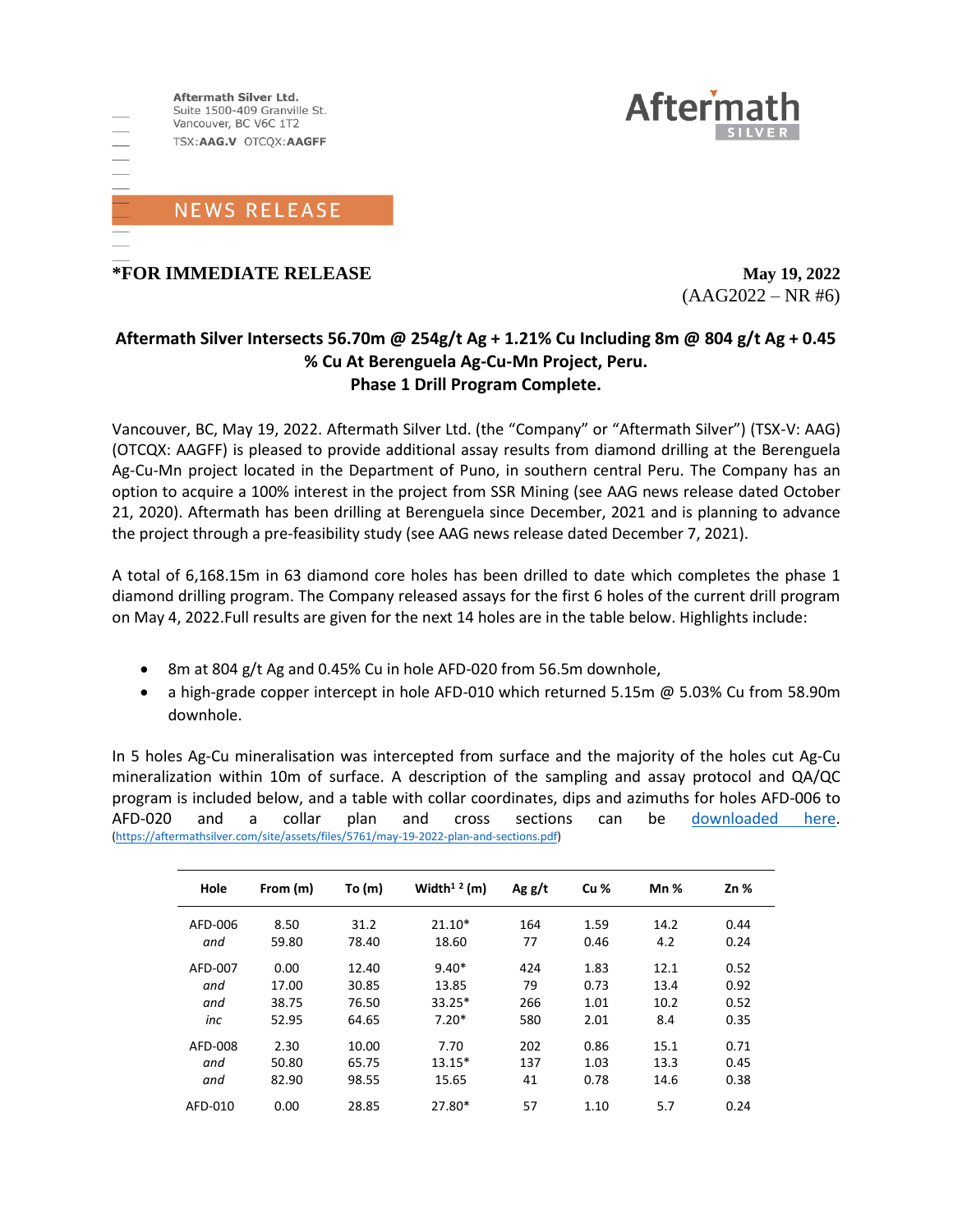TSX:AAG.V OTCQX:AAGFF



## **NEWS RELEASE**

| _____ |  |
|-------|--|
|       |  |
| _____ |  |
| ____  |  |
|       |  |
| ___   |  |
|       |  |

| Hole    | From (m) | To (m) | Width <sup>12</sup> $(m)$ | Agg/t | Cu <sub>%</sub> | $Mn$ % | Zn % |
|---------|----------|--------|---------------------------|-------|-----------------|--------|------|
|         | 55.90    | 66.05  | 10.15                     | 65    | 2.97            | 15.9   | 0.32 |
| inc     | 58.90    | 64.05  | 5.15                      | 70    | 5.03            | 13.9   | 0.19 |
| AFD-011 | 0.00     | 33.60  | 31.90*                    | 65    | 0.64            | 13.7   | 0.45 |
| and     | 68.25    | 81.55  | 13.30                     | 66    | 0.72            | 6.8    | 0.31 |
| AFD-012 | 0.00     | 13.80  | 13.80                     | 113   | 0.21            | 2.3    | 0.13 |
| and     | 22.80    | 31.45  | $7.80*$                   | 91    | 0.59            | 5.7    | 0.18 |
| AFD-013 | 0.00     | 8.55   | 8.55                      | 96    | 0.16            | 2.3    | 0.15 |
| and     | 13.05    | 34.25  | 20.10*                    | 81    | 0.22            | 3.0    | 0.12 |
| AFD-014 | 9.40     | 46.35  | 31.00*                    | 177   | 1.22            | 9.1    | 0.46 |
| AFD-015 | 11.15    | 56.40  | 40.85*                    | 269   | 1.08            | 13.6   | 0.51 |
| inc     | 11.15    | 23.50  | $11.55*$                  | 462   | 1.00            | 17.9   | 0.77 |
| inc     | 37.50    | 41.40  | 3.90                      | 613   | 2.24            | 18.3   | 0.35 |
| AFD-016 | 0.00     | 55.50  | 51.80*                    | 235   | 1.89            | 14.2   | 0.40 |
| inc     | 30.10    | 40.30  | $9.20*$                   | 508   | 2.63            | 20.8   | 0.37 |
| AFD-017 | 0.00     | 51.50  | 47.00*                    | 166   | 1.75            | 16.2   | 0.48 |
| AFD-018 | 11.20    | 31.40  | 19.30*                    | 225   | 1.08            | 11.7   | 1.18 |
| and     | 34.40    | 42.25  | $6.45*$                   | 73    | 0.87            | 10.5   | 0.98 |
| AFD-019 | 16.40    | 38.75  | 22.35                     | 138   | 0.90            | 8.1    | 0.82 |
| and     | 70.50    | 79.80  | $5.20*$                   | 260   | 1.23            | 6.4    | 0.30 |
| AFD-020 | 15.70    | 35.90  | 19.60*                    | 78    | 0.62            | 6.3    | 0.55 |
| and     | 56.50    | 116.00 | 56.70*                    | 253   | 1.19            | 14.3   | 0.54 |
| inc     | 56.50    | 64.50  | 8.00                      | 804   | 0.45            | 22.1   | 1.25 |
| and     | 123.15   | 132.15 | 9.00                      | 55    | 1.68            | 16.0   | 0.20 |

\**Reported intersection widths are shorter than total widths drilled where voids due to historic underground mining activity were encountered during drilling. Voids were measured and discounted from the intersection width with no dilution of the reported grades. In AFD-006, a void of 1.60m was encountered resulting in an intersection width of 21.10m. In AFD-007, a void of 3.00m was encountered in a near-surface intersection resulting in an intersection width of 9.40m. Also, in AFD-007, a void of 4.50m from 57.15m to 61.65m was encountered in a strongly mineralised zone resulting in intersection widths of 33.25m (overall) and 7.20m (higher-grade). In AFD-008, a void of 1.80m was encountered resulting in an intersection width of 13.15m. In AFD-010, a void of 1.05m was encountered resulting in an intersection width of 27.80m. In AFD-011, a void of 1.70m was encountered resulting in an intersection width of 31.90m. In AFD-012, a void of 0.85m was encountered resulting in an intersection width of 7.80m. In AFD-013, a void of 1.10m was encountered resulting in an intersection width of 20.10m. In AFD-014 several voids totalling 5.95m were encountered resulting in an intersection width of 31.00m. In AFD-015, two voids totalling 4.40m were encountered resulting in an intersection width of 40.85m (overall) and 11.55m (higher grade). In AFD-016, three voids totalling 3.70m were encountered resulting in an intersection width of 51.80m (overall) and 9.20m (higher grade). In AFD-017 several voids totalling 4.50m were encountered resulting in an intersection width of 47.00m. In AFD-018 two voids totalling 2.30m were encountered resulting in intersection widths of 19.30m and 6.45m. In AFD-019 two voids totalling 4.10m were encountered resulting in an intersection width of 5.20m. In AFD-020, a void of 0.6m results in an intersection width of 19.60m. Also, in AFD-020, a void of 2.30m is immediately followed by mineralisation with a void of 2.80m resulting in an intersection width of 56.70m. Berenguela mining: from 1913 until 1965 approximately 500,000 tons was mined from 17,700m of underground workings and open pit operations – this equates to roughly 1.1% of the historic Berenguela resources (see p.12 of AAG's corporate presentation for details:*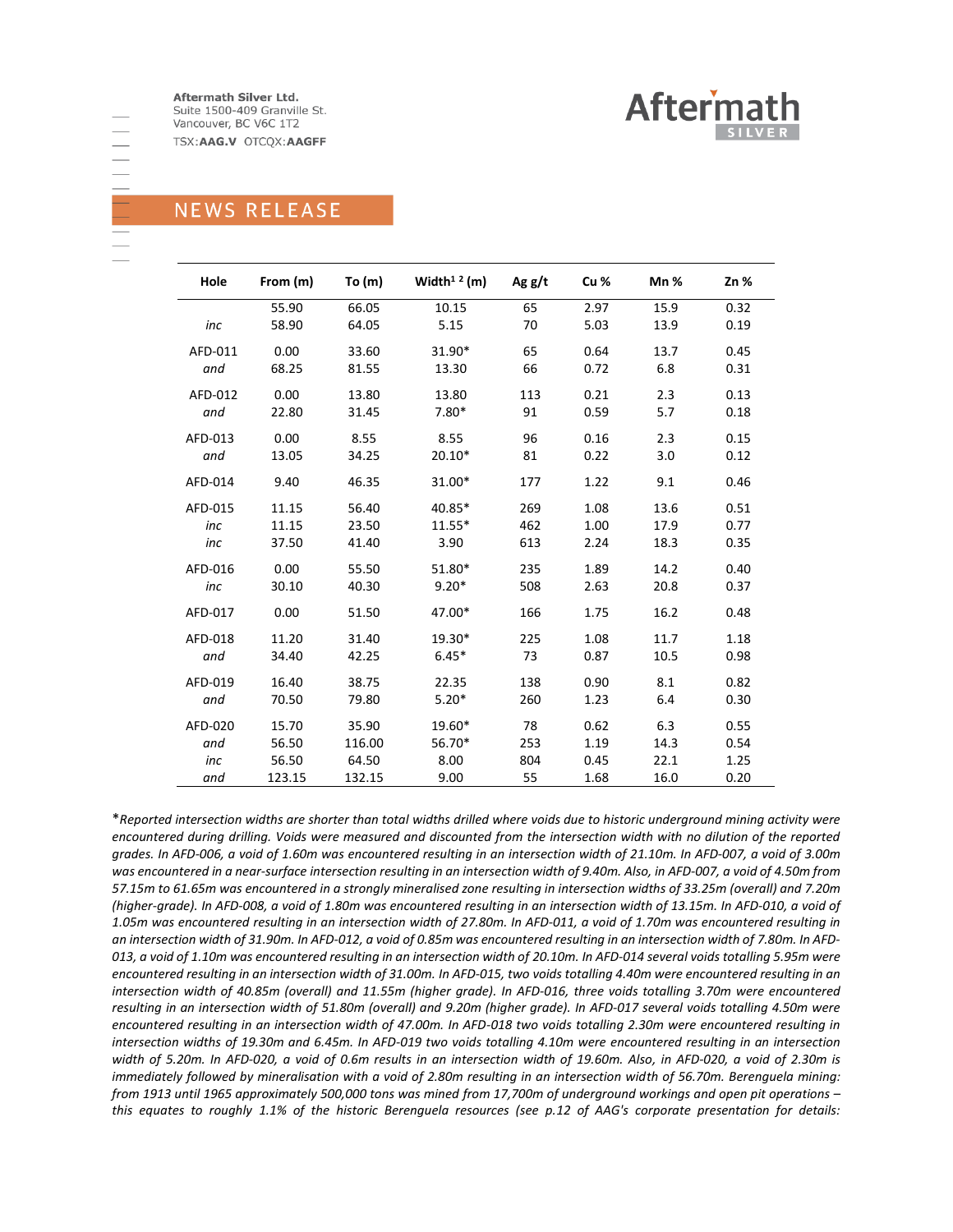Aftermath Silver Ltd. Suite 1500-409 Granville St. Vancouver, BC V6C 1T2 TSX:AAG.V OTCQX:AAGFF

 $\frac{-}{-1}$ 



# **NEWS RELEASE**

*https://aftermathsilver.com/site/assets/files/5753/2022-04-19-cp-aag.pdf). Aftermath recently obtained complete plans of underground workings which will be incorporated into resource modelling where practical and appropriate. All open pits have been surveyed in detail.* 

*2 The drilling was carried out at a high angle to the stratigraphically controlled mineralisation and intersections can be assumed to equate approximately to true thickness apart from where local folding is encountered in the upper intersection of AFD-020.*

The program was planned as a combination of resource verification, metallurgical sampling, and confirmation of some historical RC holes. Aftermath's technical team is incorporating the new drilling into a revised geological interpretation of the Berenguela mineralization which will be used to complete a new NI 43-101 compliant mineral resource estimate later in 2022. Historical mapping and resource modelling shows the mineralisation to extend for roughly 1300m along strike (including a 100m discontinuity) with a width of 200 to 400m.

### *Zone of Historic Drilling*

All holes reported to date have been drilled in zones with prior drilling as shown on the accompanying sections 1200E, 1500E, 1550E, and 1700E. The verification and metallurgical drilling is designed to 1) infill prior drilling patterns for incorporation into a new mineral resource estimate, and 2) recover sufficient sample for metallurgical test work from representative areas of the known mineralisation. In both cross sections in this release, all historic drilling was Reverse Circulation. The results of the new diamond drilling reported here conform well to historic results, both in the overall tenor of the metals and the thickness of mineralisation. No RC holes were twinned by diamond drilling in holes reported in this NR so direct comparisons cannot be made.

#### *Drilling at Berenguela*

Aftermath's drill program at Berenguela has progressed well and the first phase of diamond drilling has now terminated. To date (May 17, 2022), the team completed 63 diamond core holes for a total of 6,168.15m of drilling. Core recoveries continued to be excellent, averaging approximately 94-95%. Twenty-five holes have been completed at HQ diameter for resource infill and possible expansion, and 38 holes have been completed at PQ diameter principally for metallurgical sampling.

Cutting and sampling of core continues and approximately 4,403m has been cut and 3,844m sampled to date. 104 batches of samples, 3,328 drill samples in total plus 832 check samples, have been shipped to ALS's lab in Arequipa. The Company anticipates receiving regular batches of assay results in the coming months.

A table of collar coordinates, azimuths, dips and final depths for all of AAG's drilling is included below and a collar map also provided in the most recent corporate presentation available on Aftermath's website at [www.aftermathsilver.com.](http://www.aftermathsilver.com/) Cross sections for this release are available on Aftermath's website by clicking [here](https://aftermathsilver.com/site/assets/files/5761/may-19-2022-plan-and-sections.pdf).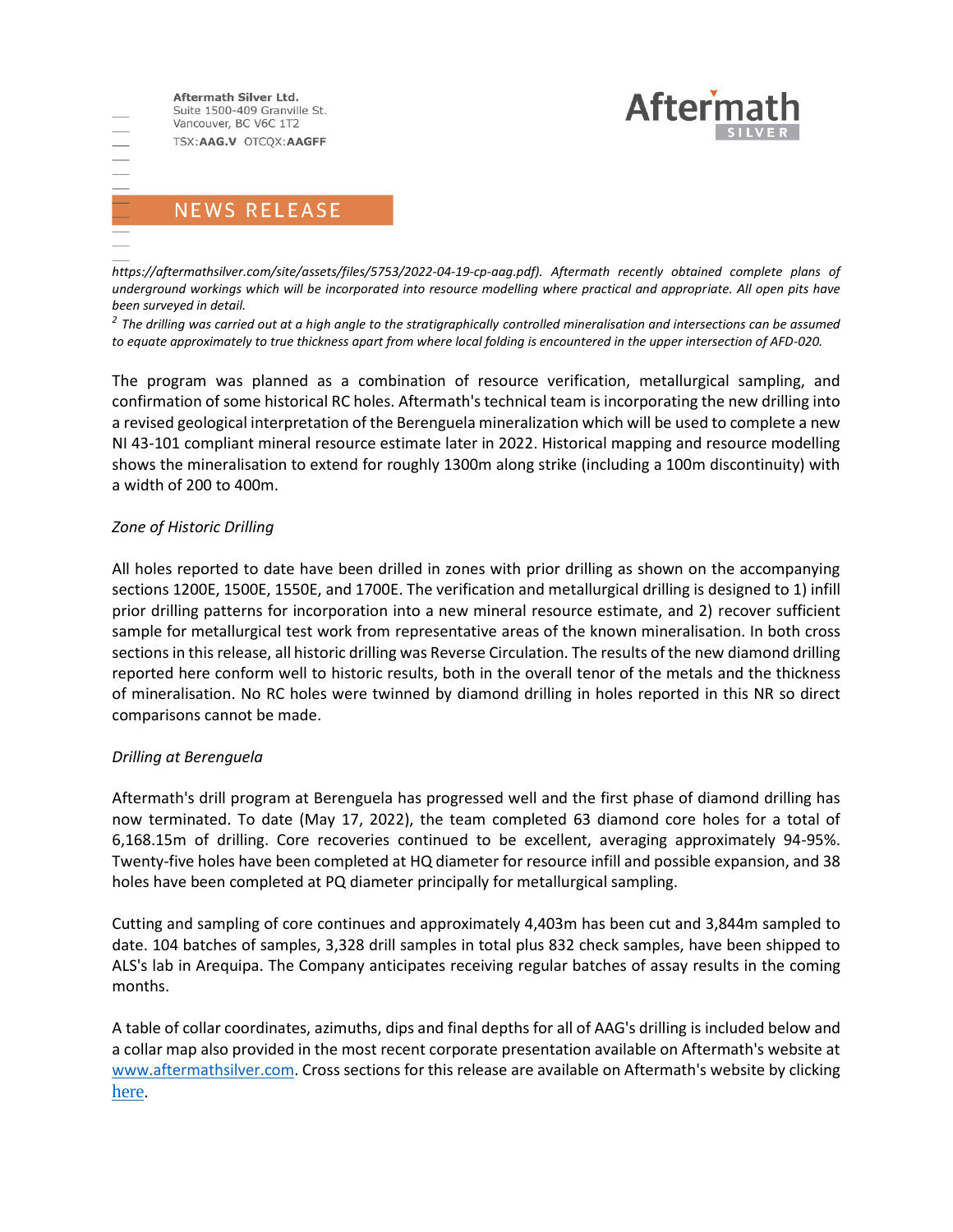

#### *Geology*

The host stratigraphy of mineralization at Berenguela comprises folded thickly bedded, light grey limestones and dolomitized limestones. Several large bodies of black massive, patchy, and fracturecontrolled manganese oxide replacement mineralization, with associated silver, copper, and zinc enrichment, are emplaced in the folded limestones. Mineralisation largely follows stratigraphy and is typically conserved as eroded synform remnants, usually exposed at surface and trending 105-120 degrees. Historical mapping and resource modelling shows the mineralisation to extend for roughly 1300m along strike (including a 100m discontinuity) with a width of 200 to 400m. The drilling was carried out at a high angle to the stratigraphically controlled mineralisation and intersections can be assumed to approximate to true thickness.

**Aftern** 

**Hole AFD-006** *(PQ diameter metallurgical hole)* cut 2 zones of mineralisation in folded limestones. The upper from 8.50m to 31.20m was characterised by massive replacement by MnO, whilst the lower from 59.80m to 78.40m was subject to more moderate MnO replacement. Sedimentary breccias and limestones were encountered below the mineralisation.

**Hole AFD-007** *(PQ diameter metallurgical hole)* cut 3 zones of mineralisation in folded limestones and calcareous siltstones with significant amounts of MnO replacement – from 0.00m to 12.40m, 17.00m to 30.85m, and from 38.75m to 76.50m. The richest part of the mineralisation from 52.95 to 64.65m displayed voids from underground mining. Arenites underlying the mineralisation were in contact with footwall evaporites at 84.15m.

**Hole AFD-008** *(PQ diameter metallurgical hole)* cut 3 zones of mineralisation. The upper from 2.30m to 10m was characterised by MnO replacement with ferruginous weathering. Underlying siltstones and sandy limestones were altered with massive MnO replacement from 50.80m to 65.75m, and again from 82.90m to 98.55m. A sedimentary breccia at 101.85m was in contact with underlying evaporites at 107.30m.

**Hole AFD-010** cut 2 zones of mineralisation. The upper, from surface to 28.85m was hosted in calcareous siltstones with partial MnO replacement along fractures. The lower, from 55.90m to 66.05m was characterised by massive MnO replacement in limestones. Intercalating calcareous siltstones were not mineralised. Arenites from 68.20m were underlain by footwall evaporites at 75.55m.

**Hole AFD-011** cut 2 zones of mineralisation, the upper one being characterised by more massive replacement by MnO in limestones from surface to 33.60m, and the lower one being moderate replacement by MnO in calcareous siltstones from 68.25m to 81.55m. The hole ended in calcareous siltstones at 89.05m.

**Hole AFD-012** cut 2 zones of mineralisation (from surface to 13.80m, and from 22.80 to 31.45m) both characterised by intercalations of limestones replaced by MnO and MnO in fractures in calcareous siltstones. Underlying evaporites were encountered at 45.20m.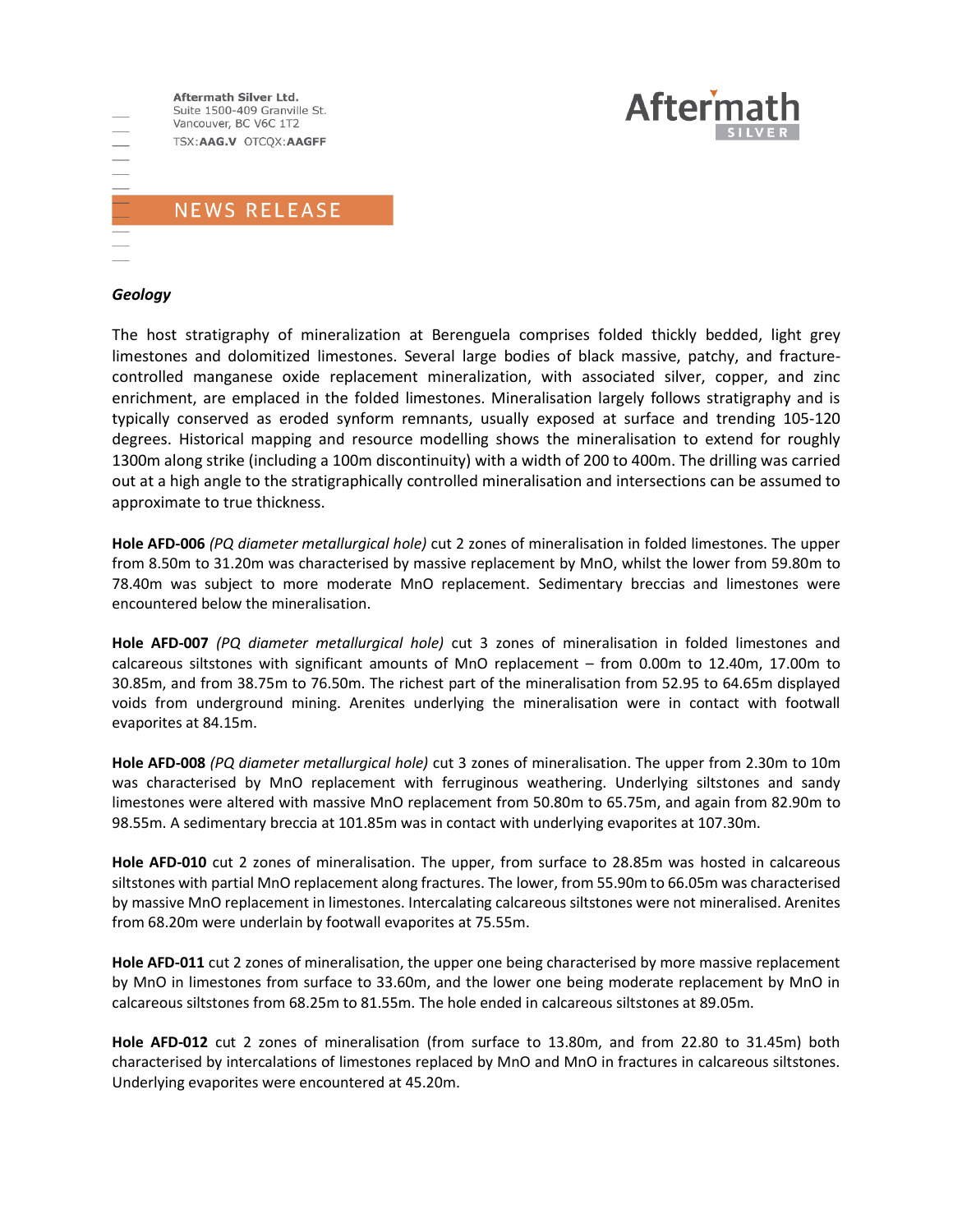



**Hole AFD-013** cut 2 zones of mineralisation (from surface to 8.55m, and from 13.05 to 34.25m) both characterised by intercalations of limestones replaced by MnO and MnO in fractures in calcareous siltstones. Underlying evaporites were encountered at 59.10m.

**Hole AFD-014** *(PQ diameter metallurgical hole)* cut mineralisation from 9.40m to 46.35m in altered limestones with intercalations of massive MnO replacement and yellow clay alteration (residual in nature) associated with MnO replacement in fractures. Parts of the sequence are friable. Underlying the mineralisation from 51.90m to 63.15m is a sedimentary breccia with a contact to evaporites at 63.15m.

**Hole AFD-015 cut** mineralisation from 11.15m to 56.40m in altered limestones with intercalations of massive MnO replacement and yellow clay alteration of limestones (residual in nature) associated with MnO replacement in fractures. Parts of the sequence are friable. Underlying the mineralisation from 54.40m to 63.15m are red arenites with a contact to evaporites at 63.15m.

**Hole AFD-016** *(PQ diameter metallurgical hole)* cut a zone of mineralisation from surface to 55.50m dominated by massive MnO replacement of limestones. Siltier parts of the sequence are yellow-coloured and friable. The limestones pass directly into the underlying evaporites at 66.05m.

**Hole AFD-017** cut a zone of mineralisation from surface to 51.50m dominated by massive MnO replacement of limestones. A transition into less altered arenites occurs from 45m to 51.50m. Red arenites predominate from 53.45m to 56.85m and are underlain by evaporites.

**Hole AFD-018** cut 2 zones of mineralisation from 11.20m to 31.40m, and from 34.40m to 42.25m both characterised by massive MnO replacement of limestones. From 42.25m to 53.20m is a sedimentary breccia underlain by arenites from 53.20m to 59.20m. At 59.20m the footwall evaporite sequence is encountered.

**Hole AFD-019** *(PQ diameter metallurgical hole)* cut 2 zones of mineralisation. The upper, from 16.40m to 38.75m, consists of moderate to massive MnO replacement of limestones. Intercalating limestones and siltstones to the lower mineralisation are barren. From 70.50m to 79.80m a brecciated zone of limestones with MnO in fractures has been subject to previous mining. From 81.00m to 85.50m a tectonically brecciated siltstone is then underlain by footwall evaporites (contact at 85.50m).

**Hole AFD-020** *(PQ diameter metallurgical hole)* The upper part of the hole is an un-mineralised sedimentary breccia which is in contact with a limestone at 14.70m. From 15.70m to 35.90m the limestone is partially replaced by MnO along fractures and pervasively along joints which forms the upper mineralised zone. From 56.50m to 116.00m the MnO replacement of limestones is more massive including a more ferruginous zone from 56.50m to 64.50m which is highly mineralised in silver and zinc (804 g/t Ag and 1.25% Zn). From 123.15m to 132.15m a sedimentary breccia is altered with MnO replacement and mineralised. Underlying limestone is in contact with footwall evaporites at 143.90m.

Table 2. Hole azimuth & dip and collar positions. Aftermath drill holes AFD-010 to 020. Collar coordinates in WGS84 19S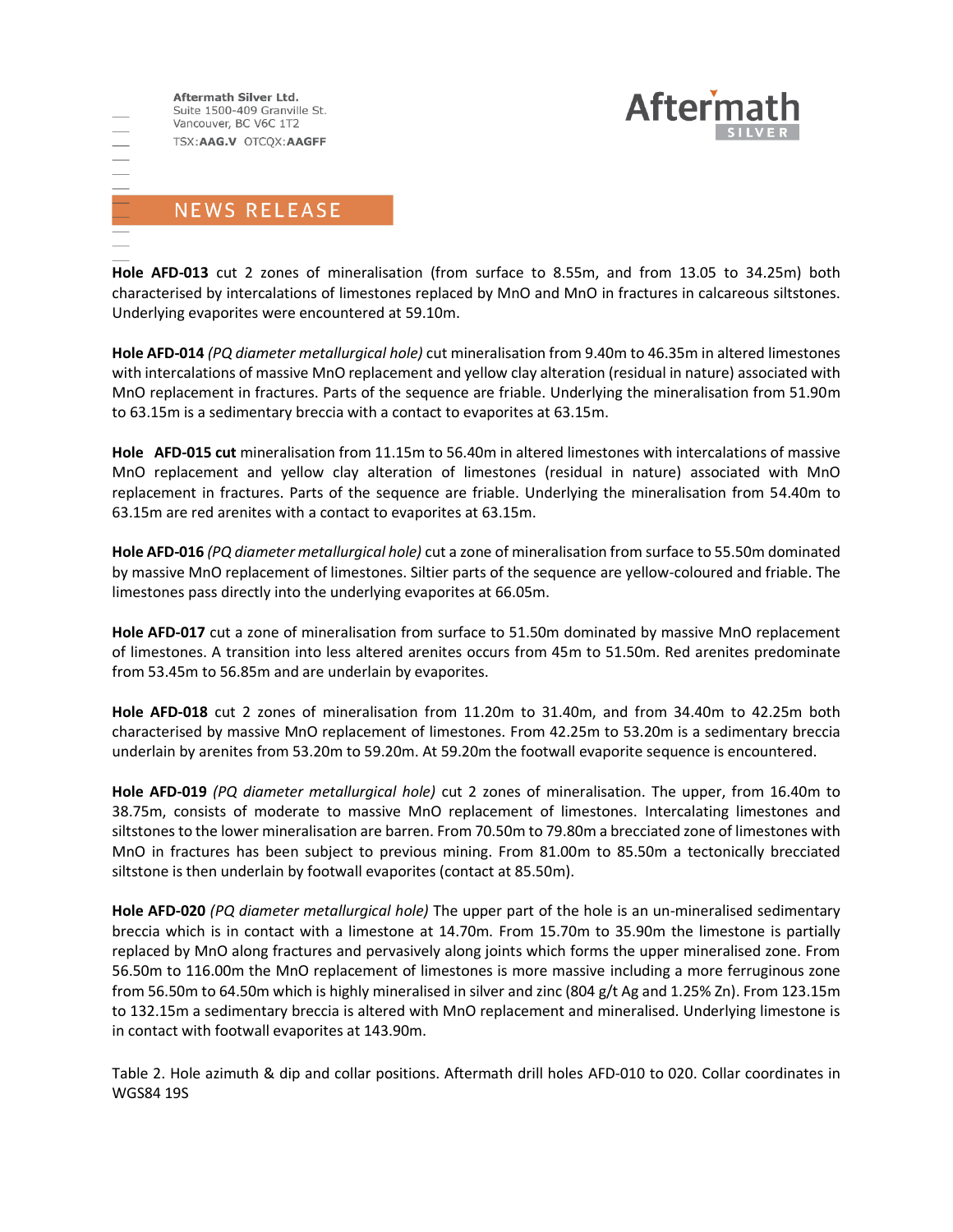

TSX:AAG.V OTCQX:AAGFF

# **NEWS RELEASE**

| Hole # | <b>Diameter</b> | Depth (m) | <b>WGS84 X</b> | <b>WGS84 Y</b> | Elevation (masl) | <b>Azimuth</b> | Dip   |
|--------|-----------------|-----------|----------------|----------------|------------------|----------------|-------|
| AFD010 | HQ3             | 76.05     | 332064         | 8268151        | 4246             | 83             | $-85$ |
| AFD011 | HQ3             | 89.05     | 332064         | 8268151        | 4246             | 185            | -64   |
| AFD012 | HQ3             | 65.00     | 331557         | 8268214        | 4209             | 15             | $-45$ |
| AFD013 | HQ3             | 65.70     | 331557         | 8268214        | 4209             | 15             | -64   |
| AFD014 | PQ3             | 72.90     | 331587         | 8268362        | 4221             | 15             | $-47$ |
| AFD015 | HQ3             | 66.70     | 331587         | 8268362        | 4221             | 35             | $-67$ |
| AFD016 | PQ3             | 73.30     | 331587         | 8268362        | 4221             | 100            | $-81$ |
| AFD017 | HQ3             | 58.90     | 331587         | 8268362        | 4221             | 175            | $-65$ |
| AFD018 | HQ3             | 64.00     | 331922         | 8268248        | 4256             | 5              | $-45$ |
| AFD019 | PQ3             | 90.90     | 331922         | 8268248        | 4256             | 185            | $-75$ |
| AFD020 | PQ3             | 148.10    | 331922         | 8268248        | 4256             | 185            | -58   |

### *QA/QC*

Sample preparation and assaying was carried out in Peru by ALS Peru S.A ("ALS"). ALS preparation facilities in Arequipa and assaying facilities in Lima both carry ISO/IEC 17205 accreditation. Logging and sampling were carried out by Aftermath geological staff at the Limon Verde camp in Santa Lucia. Samples were transported to Arequipa and delivered to ALS for preparation and subsequent assaying of pulps in Lima.

During the preparation stage, quartz-washing was performed after each sample to prevent carry-over contamination. Initial assaying was done using a four-acid digestion and ICP-AES multielement analysis for 31 elements. Over limit samples (Ag > 100 g/t, Cu/Mn/Zn >10,000 g/t) were reanalysed using 4 acid-digestion and ore-grade ICP-AES analysis. Any Ag samples reporting >1,500 g/t Ag are further analysed using fire assay with gravimetric finish.

A selection of pulps will be submitted to an umpire laboratory to perform check analyses and verify QA/QC implemented in the project. Every batch of 20 samples submitted for assay contained 1 certified reference material (CRM), 1 coarse blank, 1 pulp blank and 1 duplicate core sample, OR 2 CRMs, 1 coarse blank, 1 duplicate core sample. Aftermath commissioned OREAS to prepare 3 different CRMs made from samples of Berenguela mineralization so they are compositionally matched to the mineralized core. In the assays performed for this news release, 98 CRMs and 49 coarse blanks were inserted and 4 elements checked (Ag/Cu/Mn/Zn) – a total of 588 checks in total.

Of these 588 individual assays, 23 reported warnings (in a range of 2 to 3 Standard Deviations from the certified value) and 27 reported failures (> 3 Standard Deviations from the certified value). Warnings were viewed as non-consecutive and within a narrow range of the expected value. Silver checks were of excellent quality with only one failure in 98 CRM assays of a marginally low value from one Berenguela CRM. The specific high Cu CRM reported one failure (marginally low value) from 24 assays. Other Cu failures (4 from 49 Berenguela CRMs) were all marginally lower or higher values on the periphery of the assay ranges. The higher value Mn CRM is close to the boundary limit of 2 distinct analytical methods which may cause issues and resulted in 5 failures,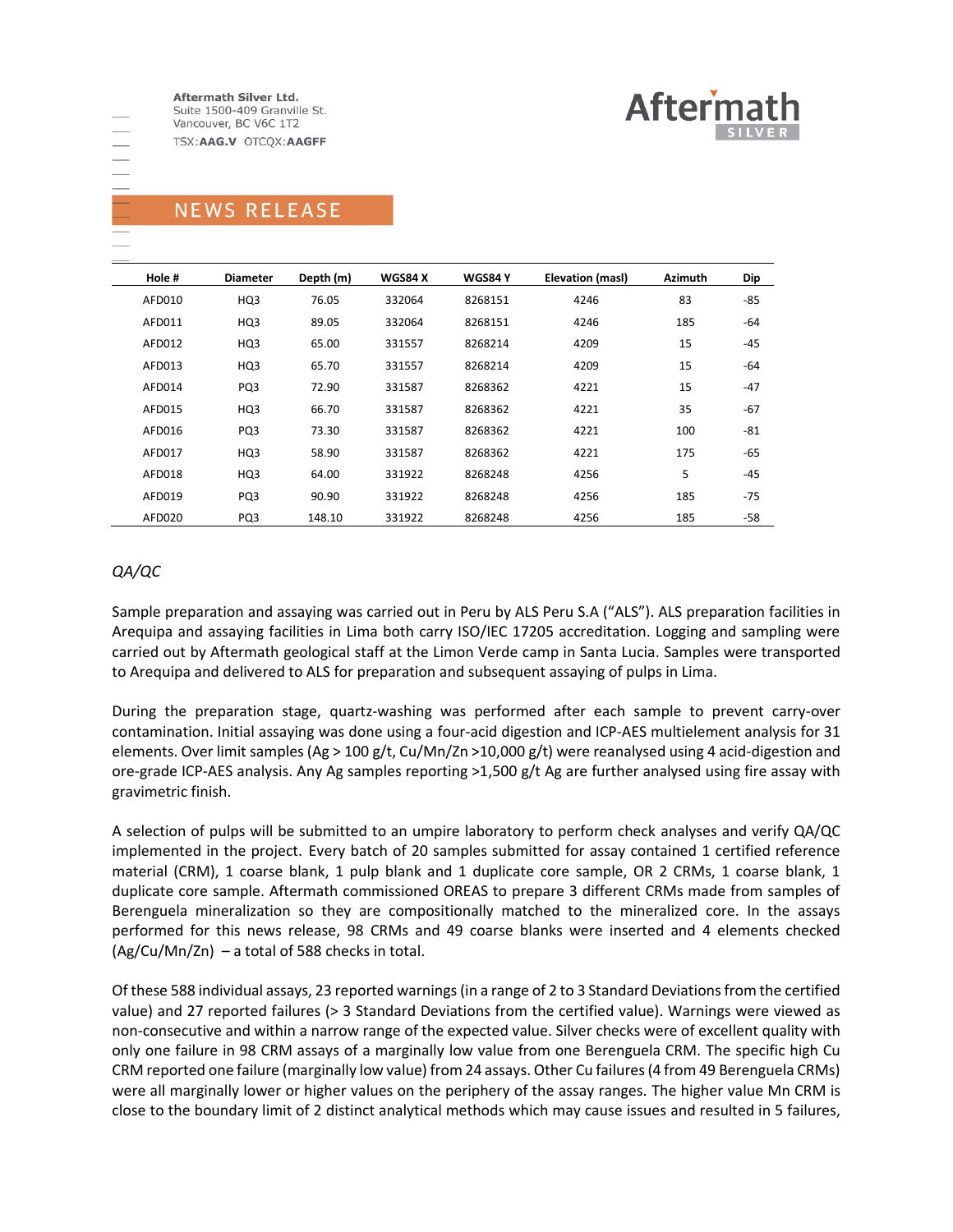Aftermath Silver Ltd. Suite 1500-409 Granville St. Vancouver, BC V6C 1T2 TSX:AAG.V OTCQX:AAGFF



# **NEWS RELEASE**

all marginally low. Some batches will be re-assayed for Mn using the Ore-Grade Mn method to review the results which will be updated if warranted. The isolated copper Berenguela CRM failures are under investigation to review if a re-assay is required. The coarse and pulp blanks did not reveal any material contamination issues. Duplicates (49 in this batch) reported well within a narrow range with the exception of 2 samples that were variable – one for silver and one for both silver and copper. Examination of the cores revealed that the samples were naturally heterogeneous and subject to this type of metal variation.

### **Qualified Person**

Michael Parker, a Fellow of the AusIMM and a non-independent director of Aftermath, is a nonindependent qualified person, as defined by NI 43-101. Mr. Parker has reviewed the technical content of this news release and consents to the information provided in the form and context in which it appears.

### **About Aftermath Silver Ltd.**

Aftermath Silver Ltd is a leading Canadian junior exploration company focused on silver, and aims to deliver shareholder value through the discovery, acquisition and development of quality silver projects in stable jurisdictions. Aftermath has developed a pipeline of projects at various stages of advancement. The Company's projects have been selected based on growth and development potential.

- **Berenguela Silver-Copper project.** The Company has an option to acquire a 100% interest through a binding agreement with SSR Mining. The project is located in the Department of Puno, in southern central Peru. A NI 43-101 Technical Report on the property was filed in February 2021 (available on SEDAR and the Company's web page). The Company is currently drilling at Berenguela and planning to advance the project through a pre-feasibility study.
- **Challacollo Silver-Gold project.** The Company has an option to acquire 100% interest in the Challacollo silver-gold project through a binding agreement with Mandalay Resources; see Company news release dated June 27th, 2019. A NI 43-101 mineral resource was released on December 15, 2020 (available on SEDAR and the Company's web page). The Company is currently permitting road access in anticipation of an upcoming drill program.
- **Cachinal Silver-Gold project.** The Company owns a 100% interest in the Cachinal Ag-Au project, located 2.5 hours south of Antofagasta., On September 16, 2020 the Company released a CIM compliant Mineral Resource and accompanying NI 43-101 Technical Report (available on SEDAR and on the Company's web page).

ON BEHALF OF THE BOARD OF DIRECTORS

"*Ralph Rushton"*

Ralph Rushton CEO and Director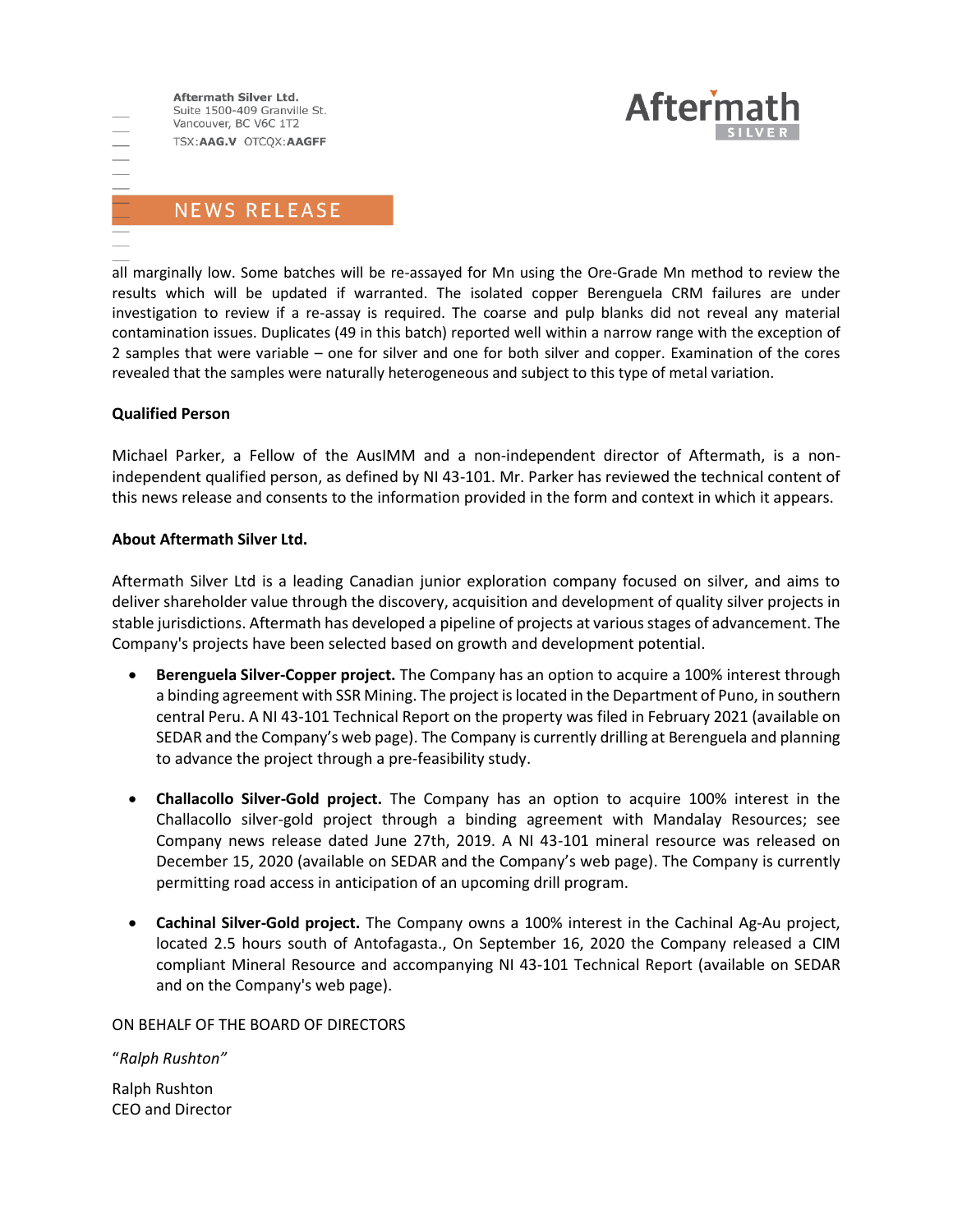

604-484-7855

*Neither the TSX Venture Exchange nor its Regulation Services Provider (as that term is defined in policies of the TSX Venture Exchange) accepts responsibility for the adequacy or accuracy of this release.*

**Aftern** 

### **Cautionary Note Regarding Forward-Looking Information**

*Certain of the statements and information in this news release constitute "forward-looking information" within the meaning of applicable Canadian provincial securities laws. Any statements or information that express or involve discussions with respect to interpretation of exploration programs and drill results, predictions, expectations, beliefs, plans, projections, objectives, assumptions or future events or performance (often, but not always, using words or phrases such as "expects", "is expected", "anticipates", "believes", "plans", "projects", "estimates", "assumes", "intends", "strategies", "targets", "goals", "forecasts", "objectives", "budgets", "schedules", "potential" or variations thereof or stating that certain actions, events or results "may", "could", "would", "might" or "will" be taken, occur or be achieved, or the negative of any of these terms and similar expressions) are not statements of historical fact and may be forward-looking statements or information.*

*These statements involve known and unknown risks, uncertainties and other factors that may cause actual results or events to differ materially from those anticipated in such forward‐looking statements. Although the Company believes the expectations expressed in such forward‐looking statements are based on reasonable assumptions, such statements are not guarantees of future performance and actual results or developments may differ materially from those in the forward‐looking statements. Factors that could cause actual results to differ materially from those in forward‐looking statements include, but are not limited to, changes in commodities prices; changes in expected mineral production performance; unexpected increases in capital costs; exploitation and exploration results; continued availability of capital and financing; and general economic, market or business conditions. In addition, forward‐looking statements are subject to various risks, including but not limited to operational risk; political risk; currency risk; capital cost inflation risk; that data is incomplete or inaccurate. The reader is referred to the Company's filings with the Canadian securities regulators for disclosure regarding these and other risk factors, accessible through Aftermath Silver's profile at www.sedar.com.*

*There is no certainty that any forward‐looking statement will come to pass and investors should not place undue reliance upon forward‐looking statements. The Company does not undertake to provide updates to any of the forward‐looking statements in this release, except as required by law.*

#### *Cautionary Note to US Investors - Mineral Resources*

*This News Release has been prepared in accordance with the requirements of NI 43-101 and the Canadian Institute of Mining, Metallurgy and Petroleum Definition Standards, which differ from the requirements of U.S. securities laws. NI 43-101 is a rule developed by the Canadian Securities Administrators that establishes standards for all public disclosure an issuer makes of scientific and technical information concerning mineral projects. Canadian public disclosure standards, including NI 43-101, differ significantly from the requirements of the United States Securities and Exchange Commission, and information concerning mineralization, deposits,*